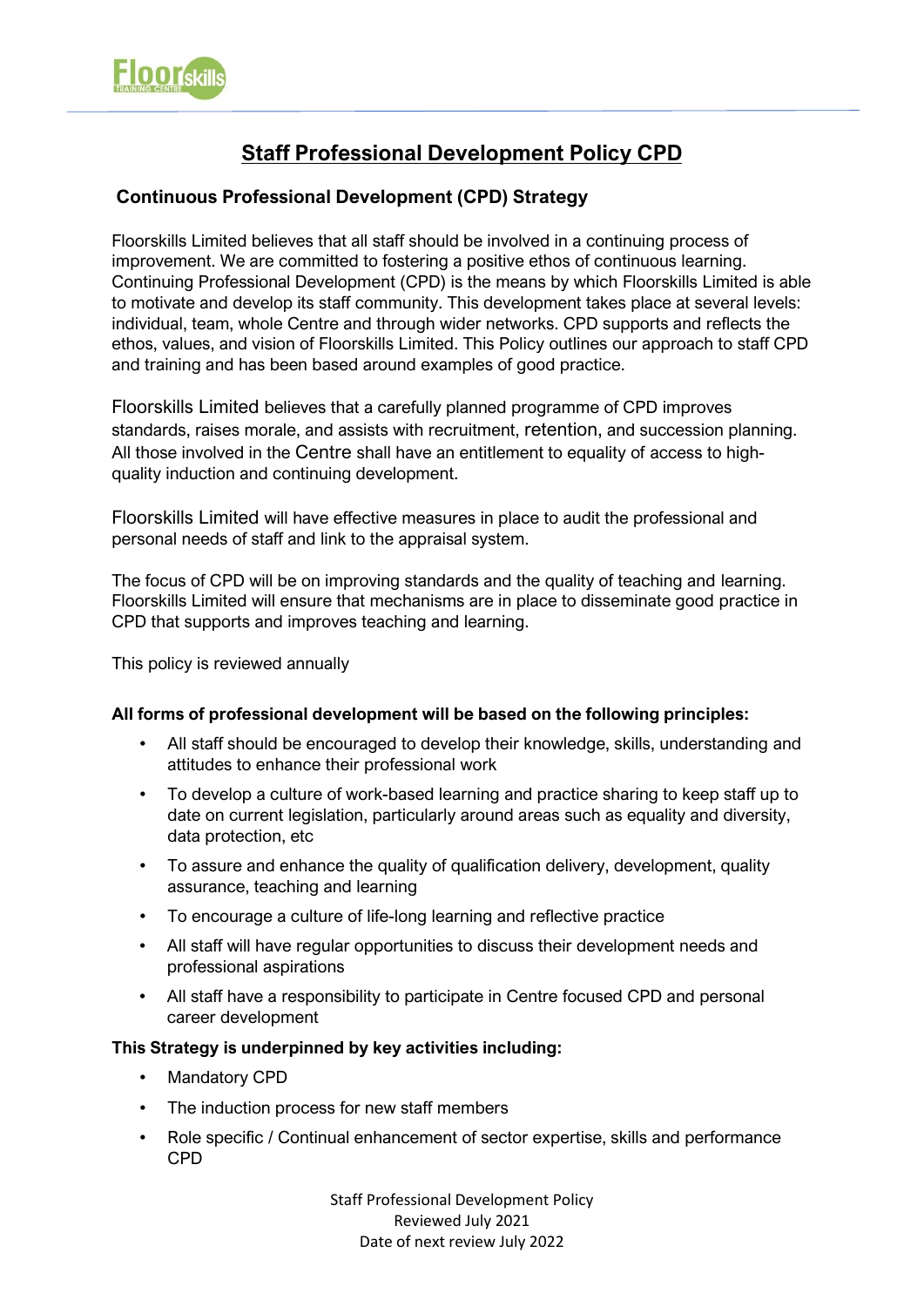

- Improve all employees' skills and performance
- Personal development

## **New Staff**

**Floorskill** 

All new staff receive an Floorskills Limited induction training programme to ensure that each new member of staff receives appropriate guidance and training in relation to:

- Understand Floorskills Limited vision, values, purpose, and methods
- Understand their own role in the context of the organisation
- Understand Equality and Diversity, Safeguarding and Health and Safety policies and procedures relating to the role. This via completion of mandatory Education Training Foundation online modules. Staff's knowledge will be checker
- Have an overview of relevant legislation, qualification assessment, delivery and awarding procedures (if appropriate)
- Know the key stakeholders and their roles and responsibilities
- Understand relevant examples of National Occupational Standards or Qualification Specifications/ apprenticeship standard assessment plans Knowledge, skills and Behaviour's requirements (if appropriate to their role)

#### **General Staff Training**

In addition to the induction training and individual training, all staff attend regular training on a variety of issues including relevant new legislation (e.g., equality and diversity, data protection), changes to regulatory guidelines and other related subjects.

#### **Mandatory Qualifications and Training**

Floorskills Limited will on an annual basis review the qualifications and training that it requires staff to undertake (mandatory qualifications). Staff are required to attend and achieve these mandatory and statutory trainings and qualifications. The exact level and nature of the qualification and/or trainings will be assessed depending on the role and responsibilities that an individual holds.

#### **Staff Reviews**

The performance of each member of staff will be reviewed via the staff Performance Review process. Training needs are identified during the Performance Review and training plans put in place. Floorskills Limited is committed to incorporating specific and appropriate duties in respect of implementing its Equal Opportunities and Diversity Policy into job descriptions and work objectives for all staff.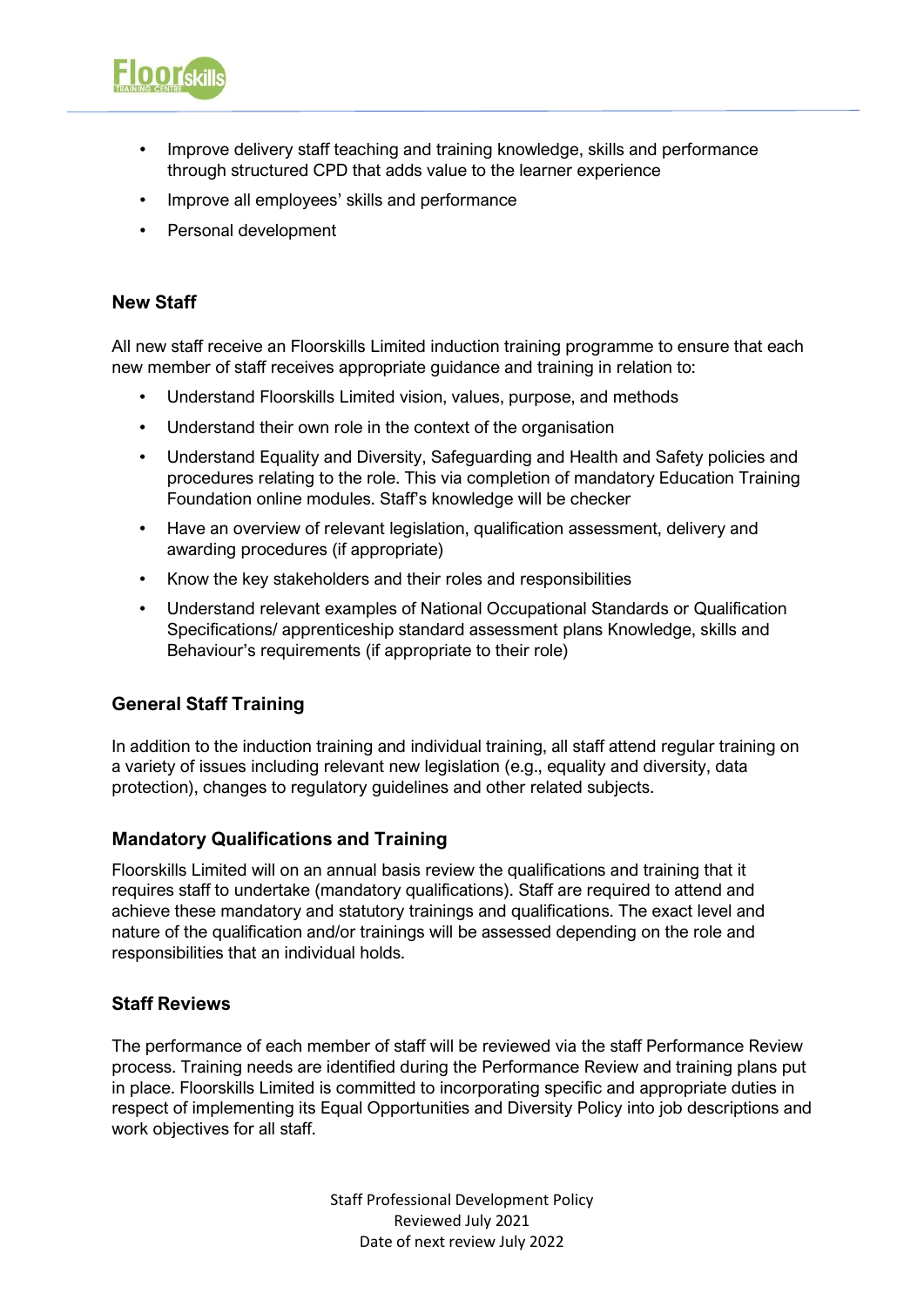

### **Continuing Professional Development**

The emphasis of all CPD activities is on raising understanding, levels of competence and professionalism.

Floorskills Limited recognises that the most effective CPD is that where colleagues can learn from one another through feedback, reflection, self-evaluation, coaching and mentoring.

CPD can take many forms including:

- Attendance at a course or conference
- Training using in-house expertise
- Training using external consultant, adviser, teacher, or another relevant expert
- Visits to other organisations to observe or participate in good practice
- Secondments, sabbaticals, study leave, exchanges, or other placements
- Opportunities to participate in qualification based and validated work
- Distance learning
- Job enrichment activities such as taking a temporary post of higher responsibility, job sharing, rotation or shadowing
- Coaching or mentoring others

## **Leadership and Management of CPD**

Floorskills Limited will have a named CPD lead, who will have responsibility for the leadership and management of CPD. This includes the monitoring and capturing of professional development on our central HR CPD log.

Emma Bourne: CPD Lead

The CPD leader will have access to appropriate support and training to fulfil their role effectively.

The CPD leader will be responsible for collating the CPD needs of the Centre and the staff.

The CPD leader's main responsibilities will be to:

- Keep up to date with CPD developments locally and nationally
- Promote CPD as a central element of performance management and Centre improvement
- Provide details on the range of CPD opportunities and disseminate information to the appropriate staff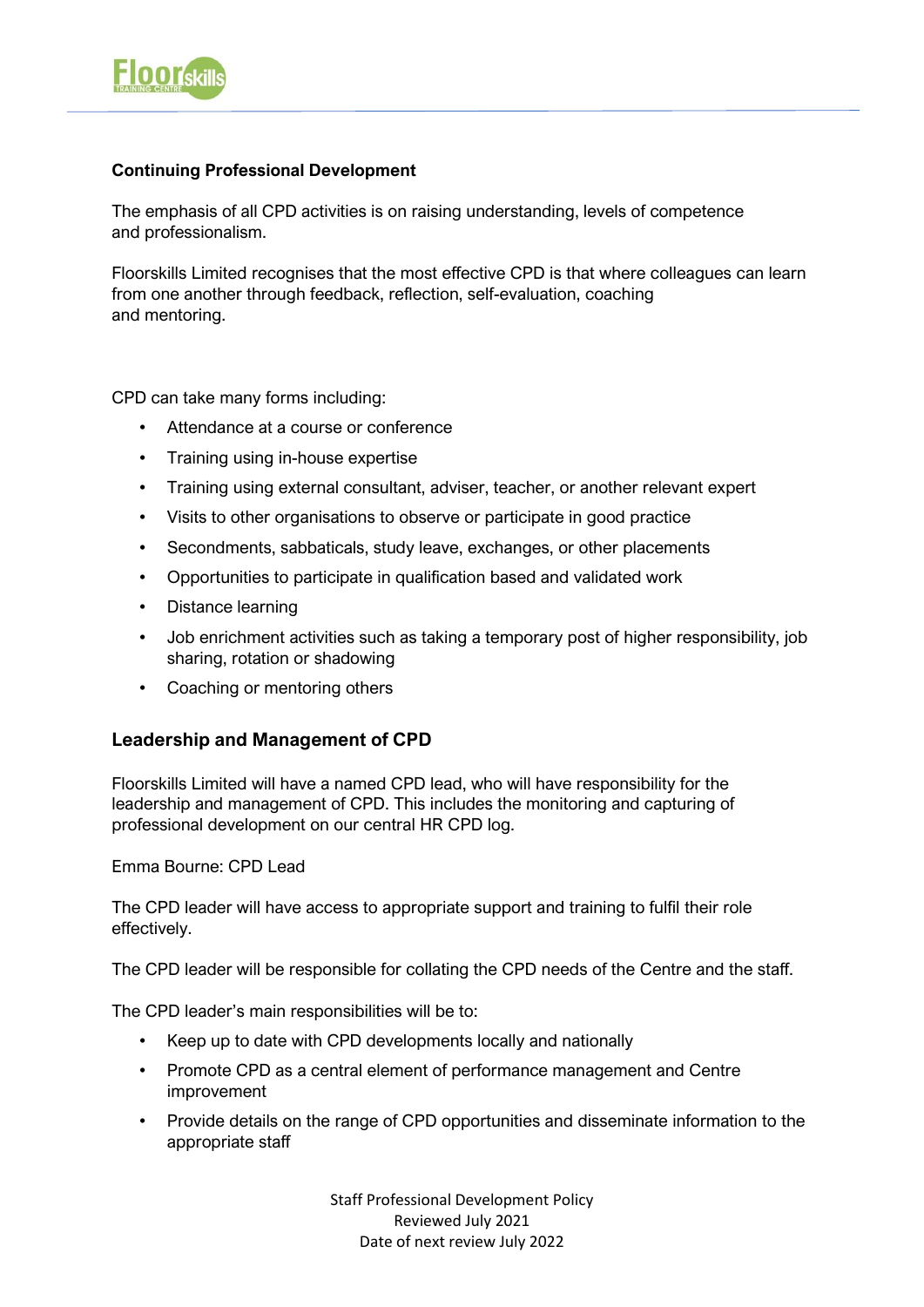

- Maintain and develop links with sources of CPD. Ensure procedures for accessing information on CPD are available to all
- Quality assures providers
- Identify the Centres CPD needs through mechanisms such as: Self-Assessment Review (SAR), analysis of staff performance review targets, internal/external monitoring, informal/formal discussions with individuals and teams
- Ensure whether any follow up is needed to the training, e.g., feedback and be responsible for any such actions
- Regularly and accurately update records of the training undertaken by colleagues and advise the appropriate bodies where there are issues of equality of access and involvement.

## **Planning for CPD**

Floorskills Limited arrangements for CPD need to balance the judicious use of resources with the range of aspirations and interests within staff. The following criteria will be used to inform the decision-making process to achieve such a balance. CPD opportunities will be rated more highly when they:

- Meet identified individual, Centre, or national development priorities
- Are based on good practice in development activity and in teaching and learning
- Help raise standards of achievements
- Respect cultural diversity
- Are provided by those with the necessary experience, expertise, and skills
- Are planned systematically and follow the agreed programme except when
- Dealing with emerging issues
- Are based, where appropriate, on relevant standards
- Are based on current research and inspection evidence

## **Commitment to Improvement of Employees Sector expertise, skills and Performance**

Floorskills prides itself as the market leader in floor laying training with a state-of-the-art academy in Solihull. Our directors have between them won British Champion Installer and represented the UK in European Championships. We work in partnership with BWFA, and our trainers must be proven in the trade and committed to excellence and craftmanship.

Our trainers work with manufacturers and attend workshops / conferences on the most up to date techniques, innovations and floor designs. We commit a minimum of 3 days a quarter for our trainers CPD and enhancing sector expertise and support our 'Mentor' scheme so that our trainers receive industry updates and exposure to latest techniques and have opportunity to apply them